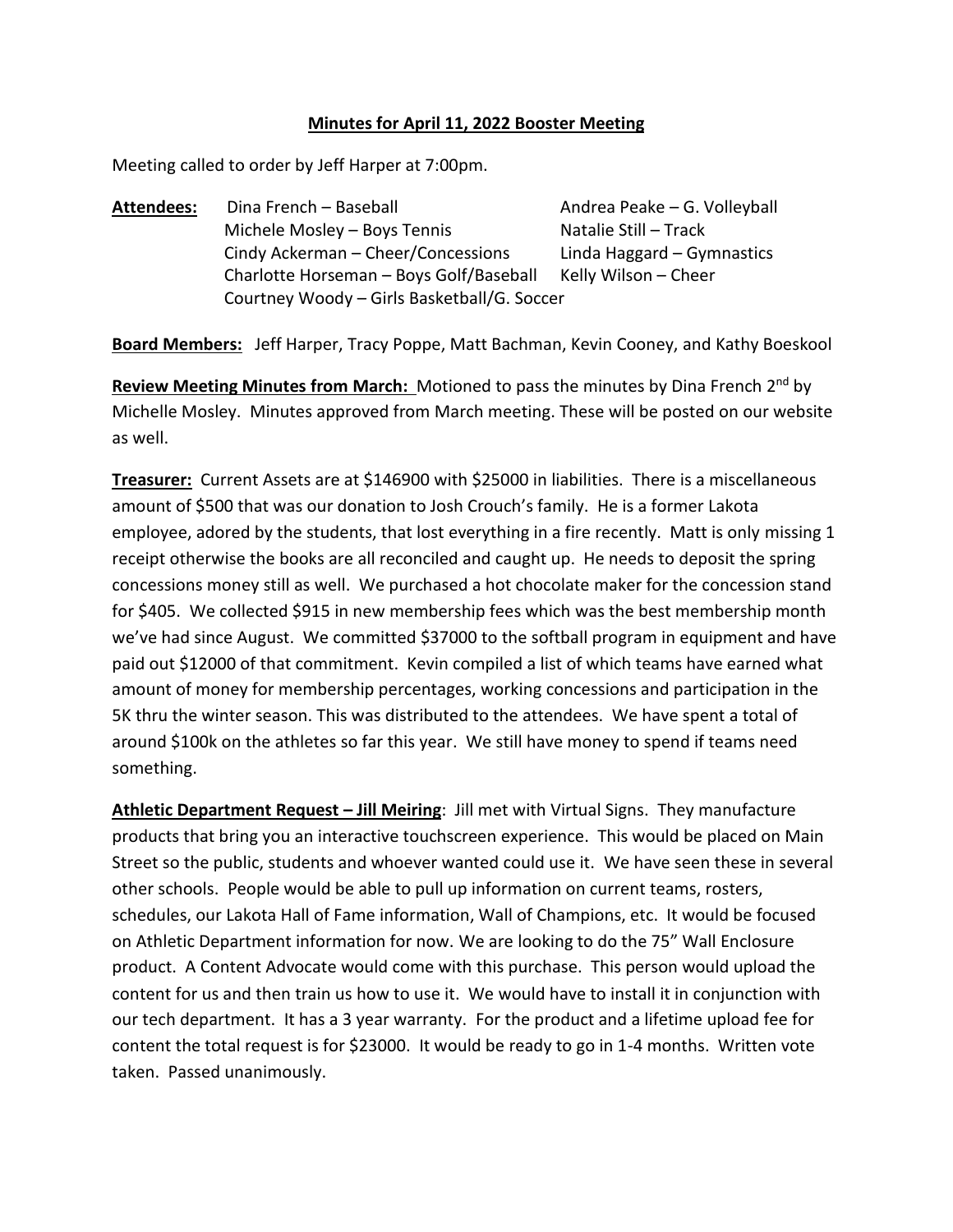Additional request from the Athletic Department – Melanie Garner, Rich's assistant, is retiring at the end of the school year. A retirement party will be held for her on June 1<sup>st</sup> at Grainworks Brewery from 5-9pm. We have a \$750 minimum spend on drinks, which all will pay on their own. Rich and Jill have requested the Boosters pay for El Caporal to provide the food. The request is for \$300. Vote taken. Passed unanimously.

**Concessions:** They are rolling along. Many games have been cancelled due to the bad weather but we know it will get better. We did get a new hot chocolate machine. Hoping to use it before the big April 23<sup>rd</sup> track meet. There are a few more events that need to be covered by teams.

**Spirit Shop:** The shop has been pretty slow this past month which is to be expected. Kelli has heard from a few folks that are interested in taking over the Spirit Shop next year. She will be meeting with them this week.

**Membership:** We have 11 new lifetime memberships and 4 new 1 year memberships this month. Teams that have reached 50% membership and will be receiving \$500 from the Boosters are Boys Tennis, Girls Lacrosse, Boys Lacrosse and Baseball. Boys Volleyball is 1 person away from 50%. Tracy also wrote a Thank You letter from Suzi and Stu Eversole regarding the Boosters' sponsoring a table at the Hall of Fame of Lakota dinner. They were very appreciative of our support of Lakota East athletes over the years.

### **Team Reports:**

**Track:** They have had some smaller meets. JV has had 1 meet at home and Varsity has had 3 meets. It's been a slow start and they have a young team. Zee Bryant is currently ranked #1 in the State in the 200 and #2 in the State at the 100. She will be running at Illinois in college. April 23<sup>rd</sup> is their only home track meet.

**Softball:** JV is currently 3-2. Varsity is 4-2 and currently sitting in 4<sup>th</sup> place in the GMC. They are however  $2<sup>nd</sup>$  in the league in hitting right now and have almost eclipsed all the hitting numbers from last season already! Both teams have big games against Oak Hills and West this week.

**Baseball:** They have had lots of rainouts. Varsity is currently 4-0 in the GMC, tied for the lead with Mason. They are going to Tennessee this weekend to play 4 games. The Freshman team is 3-2 overall and 2-0 in the GMC. JV is undefeated so far with big wins over Badin and West recently.

**Boys Volleyball:** Varsity is currently 3-5 overall and 1-1 in the GMC. They recently had a win over Oak Hills and a tough loss to Sycamore. They have 15 matches left. April 20<sup>th</sup> will be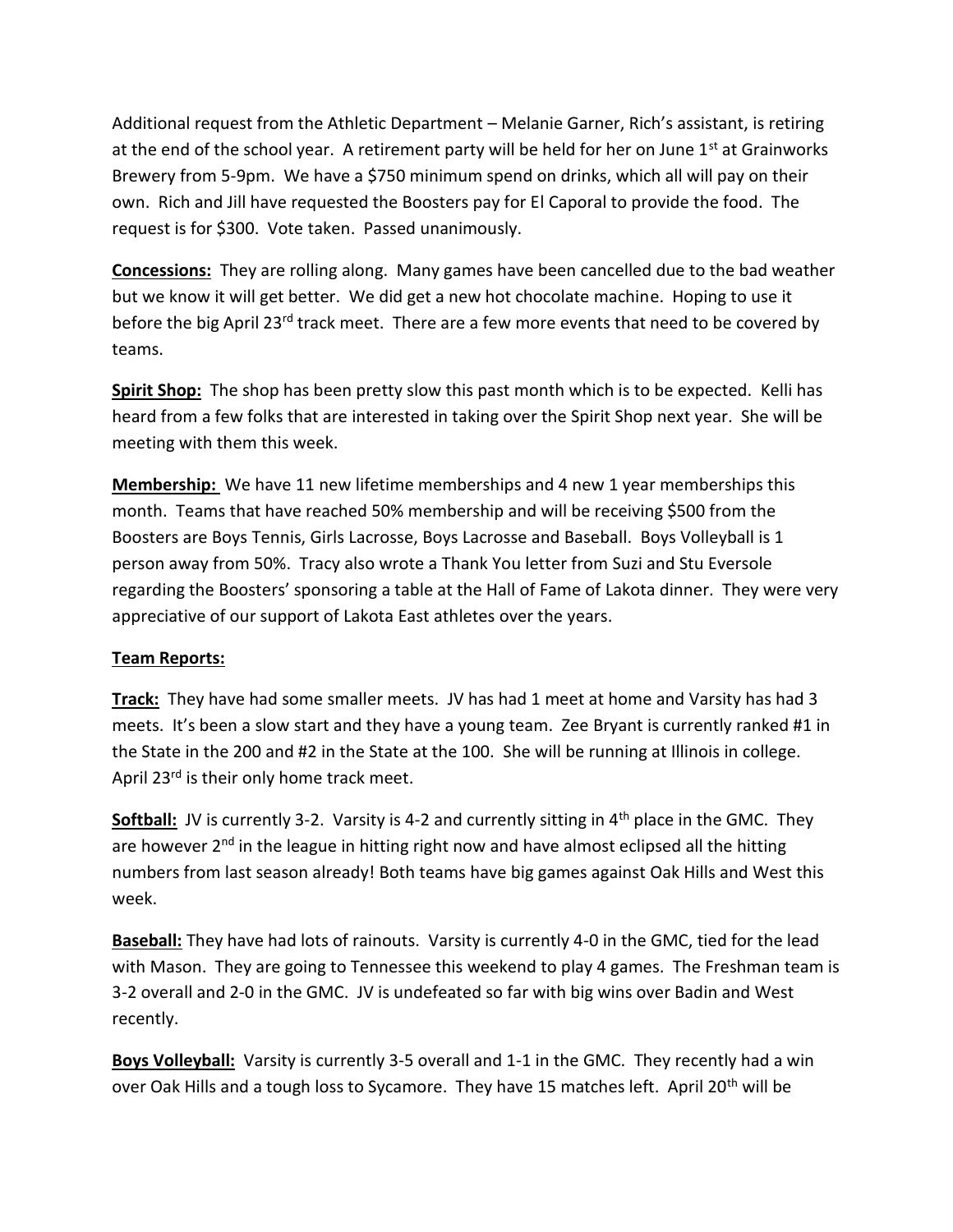Future Hawk Night. This week they have games coming up against Centerville, Princeton and Middletown.

**Boys Tennis:** Varsity is off to a 4-0 start. They will be playing Sycamore soon. JV is 3-1. They too have had lots of rainouts with many rescheduled matches coming up.

**Girls Tennis:** Will be having a summer camp in June and July. Tracy will send the flyer out with the minutes.

**Boys Lacrosse:** Varsity is currently 3-3. They are on a roll, winning the last 3 games in a row. These wins included a big win AT West. They are playing Elder at home tonight.

Girls Lacrosse: Overall they have had good start to the season. Currently Varsity is 2<sup>nd</sup> in the GMC and are 4-3 overall. JV is 7-0 overall. Last Thursday they played West with JV coming away with a win and Varsity losing a tough one in overtime by 1. Their next game is this week against Sycamore.

### **Team Requests:**

Girls Lacrosse – They are requesting \$125 for the purchase of a Crankshooter Radar gun. This radar tool will be used to monitor speed of shots taken by the players. It can be used by both the Boys' and Girls' teams. This radar will help the coaches provide guidance where possible to teach the players how to shoot with more power. Coach Kaznowski is an SRO at Union Elementary. He has been bringing a lacrosse stick to recess to introduce the sport at the elementary level. He would like to take this radar tool to Union and Hopewell. Many students are not familiar with Lacrosse at that age. The goal is to work on the introduction of the sport to the younger kids in order to grow the Girls' program at East.

Boys' and Girls' Basketball – We discussed this at a previous meeting and have received some clarification from Rich. We will be donating 1 older machine for refurbishment and getting 2 shooting machines that have been refurbished. Total request is for \$8800. Written vote taken. Passed unanimously.

Swim Team – A swim family is looking to donate money to their program and is requesting a matching contribution from the Boosters. This money will help offset training fees as East doesn't have their own pool, and will also help with needed equipment. Boosters will be matching the donation up to \$1000. Verbal vote taken. Passed unanimously.

**Bylaws Review:** Our current Booster Bylaws were written in 2006. They were reviewed but not voted on in 2014. It is time to update a few things. When this organization started, 4 people literally did everything. We do not want a small number of people to be put in that situation again. We would like some clarification of how many Board members we have and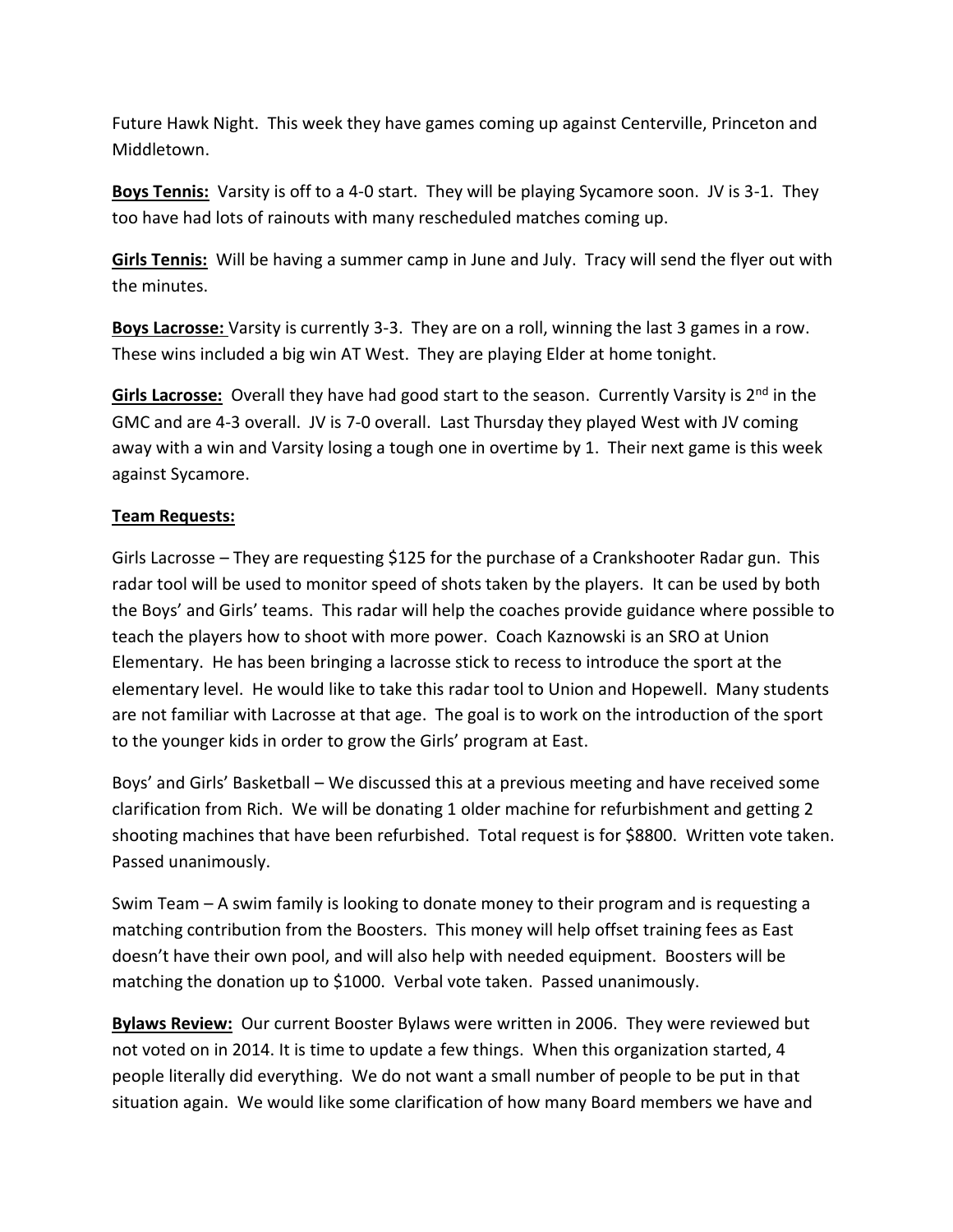what their roles are. The proposal includes these Board members: President, 2 C-Treasurers, VP of Membership/Secretary, VP of Operations that would oversee Concessions and Spirit Shop, VP of Fundraising that would oversee the 5K and the Bash and an Officer Elect. We will continue to review them and will eventually be voting on any changes made.

Misc.: The Boys' Golf outing this summer will be MONDAY June 13<sup>th</sup> at Wetherington Country Club. Charlotte will email Tracy the flyer so Tracy can send out to the membership.

**Next Meeting: Tuesday May 10th, 2022 at 7pm at Grainworks. This is a change from the usual meeting time and place.** 

Meeting Adjourned at 8:15pm.